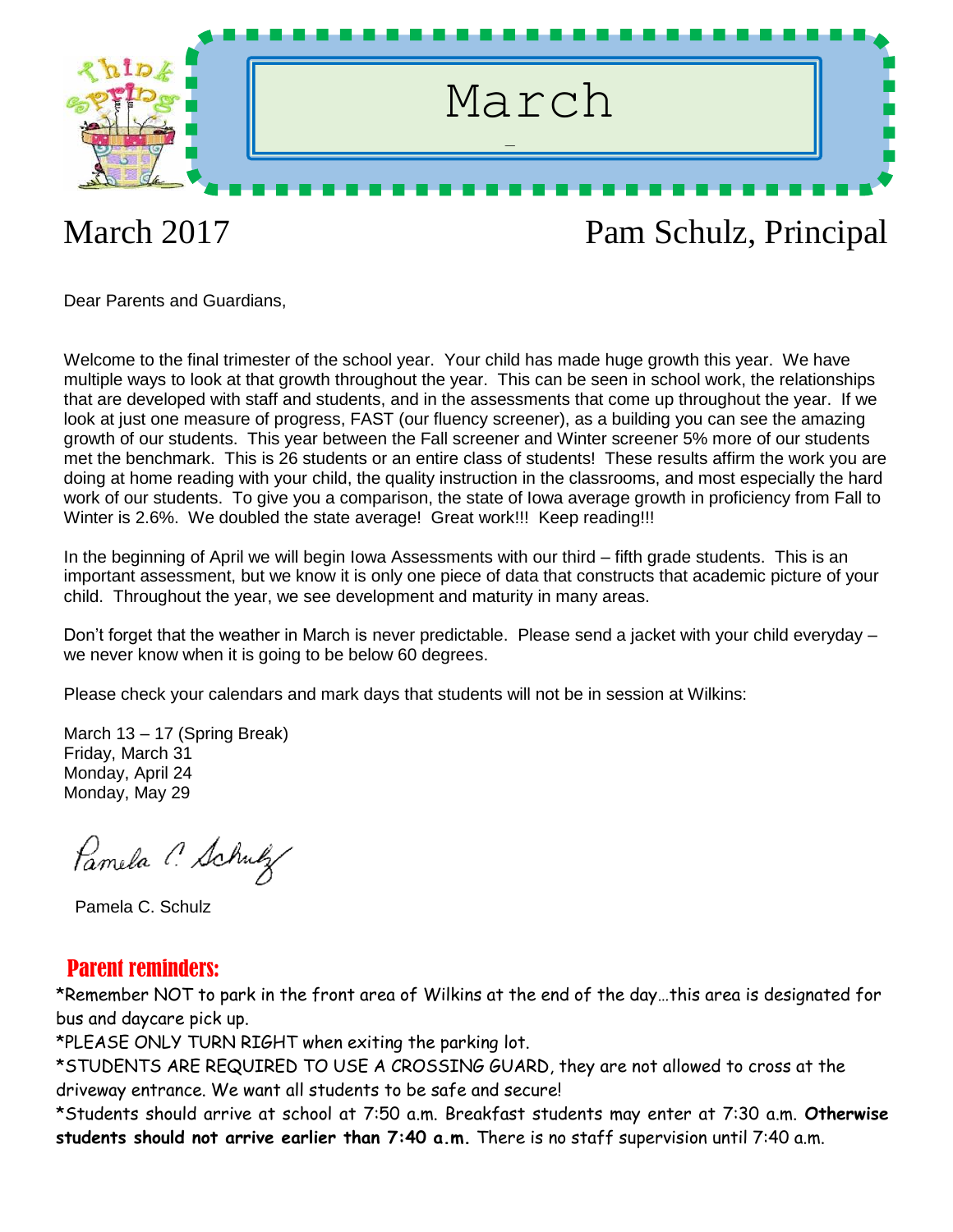# GRADE LEVEL NEWS



#### Kindergarten

Kindergartners at Wilkins are making big gains in their learning! They are becoming more independent in their reading and writing each day. Students have learned almost all of the 88 "Rainbow Words." They are using their sight word knowledge in their reading and have been practicing different reading strategies during reading group time. Kindergartners at Wilkins have been learning how to write addition and subtraction problems during math time. They have enjoyed learning about coins, sorting, patterning, calculators, and 3D shapes as well. Students have a great time playing math games with their peers. We look forward to getting into our Animals 2 X 2 science unit beginning in March. It will be very hands on and interesting for the kids!

#### First Grade

First graders are learning about our country and the patriotic symbols and holidays that represent our country as we read our social studies unit "We Love Our Country". We continue to work in our Journeys reading books, and we have been reading lots of informational texts and doing plenty of writing. We are in unit 5 of Journeys, and we have accomplished so much as readers and writers! In math, we have been doing a lot of learning about shapes and geometry in Unit 7 of Everyday Math. We are also learning about what shapes are polygons and which are not. We continue to review fact families and number boxes. Our PRIDE time at the end of the day is focused on literacy. We have small groups doing "Making Words" and fluency activities using repeated reading while other students do other various writing and reading activities. Still others are working on building their sight word vocabulary. Many of the students are given extra opportunities for additional technology time during PRIDE.

#### Second Grade

Second graders recently completed a Science unit on Solids and Liquids! They enjoyed all the hands on investigations they got to do. We will begin a unit on Plants and insects after Spring Break. We continue to work on fractions and multiplication in math. Our next unit covers Measurement and Weight. We are beginning Lesson 23 in Journeys and learning many things about, Grammar, Phonics, Fluency and learning new Vocabulary and Spelling words each week. The boys and girls **loved** their Aquatic Experience at the Linn Mar pool. The staff did an excellent job teaching the children about water safety and swimming skills!

#### Third Grade

Third graders are gearing up for March! In writing, they continue to learn about the different genres and focused on opinion this month. We read, Hey Little Ant. This is a story with a character that has a debate with an ant on whether he should squish the it or not. The ant does a great job of defending himself with reasons why he should live. We did some research about ants then students had to choose a side…squish or not. Their opinion writing included reasons and details to support their opinions. They did a great job! In math, Unit 7 has been covering multiplication and division problems. We appreciate any extra practice that you do at home with them. Flash cards are STILL a great practice for fact fluency. Unit 8 will focus on fractions! In Social Studies, we have been learning about Maps and Globes. The children love learning about the continents and oceans. We would like to thank you for your assistance recording your child's reading minutes each night! As we inch towards spring and our new FAST benchmark, reading at home will be very beneficial. We look forward to seeing you at conferences.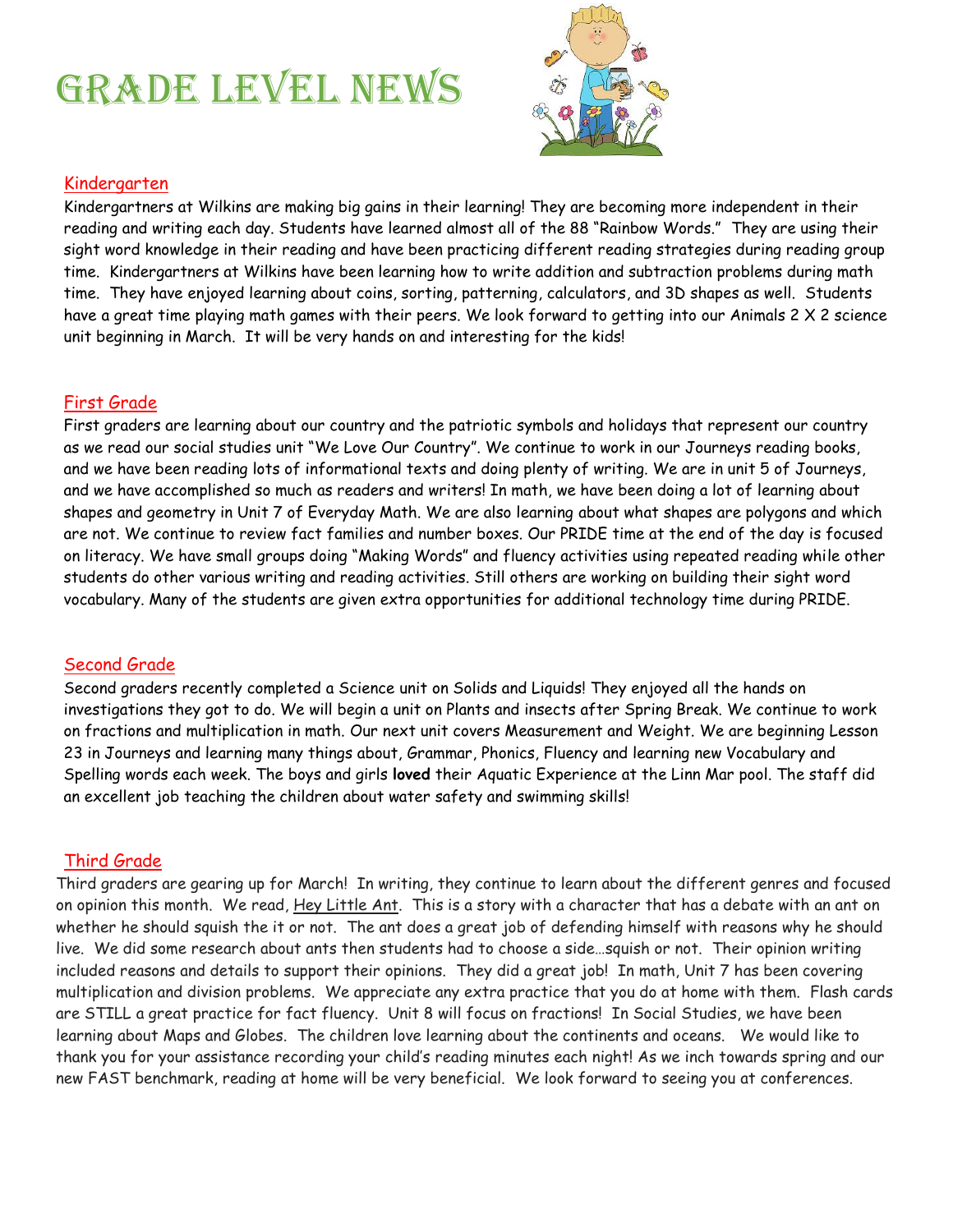#### Fourth Grade

Fourth grade students have been working hard since returning from Winter Break. We recently finished Benchmark testing that goes along with our Journeys series. We have been learning how to divide in math and are currently working on fractions. We are taking a break from Science, but when we resume, we will begin learning about Environments. In Social Studies we are learning about the Midwest Region. During this unit we will learn about resources in the region, geography and famous people that have made an impact on this region. Please continue to have students read 20 minutes each night. As hard as it is to believe, conferences are right around the corner; you can sign up online or call the office at 319-447-3380 for help getting signed up! We look forward to visiting with you about the progress your student has made in 4th grade!

#### Fifth Grade

Fifth grade will be very busy in March. Important information is highlighted below:

**Literacy:** Our focus for comprehension skills in Unit 5 will be sequencing, theme, cause and effect and main ideas and details. The stories in our shared reading feature historical fiction, narrative nonfiction, and informational text. Opinion writing will be the focus for writing. The Unit 5 Journeys benchmark assessments in reading and writing will take place the first week in April.

**Math:** Students will continue learning about fractions and ratios in unit 8 from our Everyday Mathematics curriculum. Students will focus on renaming fractions as equivalent fractions, use equivalent names for fractions and mixed numbers to perform operations, multiply fractions and mixed numbers, estimating and calculating a percent of a number and divide fractions with visual methods. After Spring Break, students will be learning about coordinates, area, volume, and capacity in Unit 9. Students will work with coordinate graphs, extend area concepts and develop a formula for volume and consider capacity relationships.

**Science:** 5C and 5D will complete the Living Systems Foss Science Kit. The following investigations will be covered: Investigation 1: Systems--- Students investigate everyday systems, the Earth system and recycling. Investigation 2: Nutrient Systems—Students investigate yeast nutrition, plant nutrition and animal nutrition. Investigation 3: Transport Systems—Students investigate plant vascular systems, circulatory systems and respiratory systems. Investigation 4: Sensory Systems—Students investigate stimulus/response, attention, sound off, instinct and learning and ecosystems.

5W will complete the Sun, Moon and Planets Foss Science Kit. The following investigations will be covered: Investigation 1: Sun and Earth---Students investigate shadow shifting, Sun tracking and day and night. Investigation 2: Earth's Moon---Students investigate night-sky observations, how big and how far, and phases of the Moon. Investigation 3: Solar System---Students investigate Solar System cards and gravity. Investigation 4: Patterns in the Sky---Students investigate star patterns and will study stars.

**Social Studies:** We will begin our study of The Thirteen Colonies. The New England Colonies will be the focus in Chapter 5 of Unit 3. Students will focus on how early English settlements in North America grew to become thriving colonies. Students will also learn about the similarities and differences in those colonies.



**NO SCHOOL** March 13<sup>th</sup> - March 17th **Spring Break**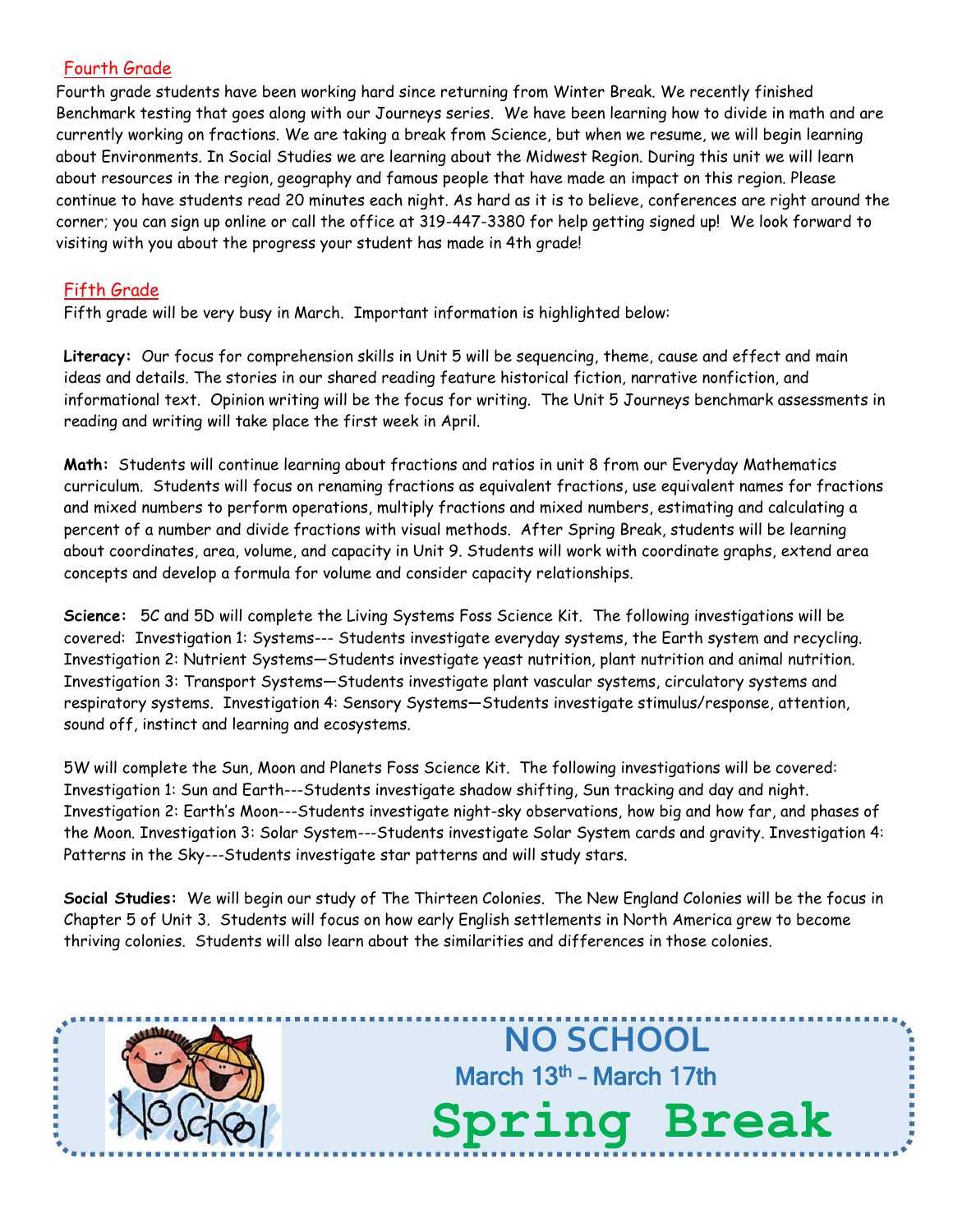

### News from the Music Room March '17

Congratulations to the  $5<sup>th</sup>$  Grade for an AWESOME performance of their musical, "Let's Jam! It's Our Band"! They did a terrific job of presenting their concert for the school on February 23!

The second grade concert is coming up March 23. You won't want to miss "Stone Soup"! This is a great story with a wonderful message and fun songs! Please have

your child at the school by 6:15 and meet in the Gym.

Looking ahead to April, the Chorus will be going on a field trip on Friday, April 14 from 8:00 – 11:30. Chorus students need to wear their Chorus shirt and black pants to school for the concerts that will be a part of the morning. We will be singing for the Volunteer Appreciation at Wilkins, and then singing at the High School for two of the upperclassman choirs, and then off to Summit Pointe. We will return to school on time for lunch.

The final Chorus concert of the year will be Thursday, April 18 at 6:30 PM. The Wilkins 5<sup>th</sup> grade orchestra will also be a part of this concert.

 **Tuesday, April 25** Chorus sings at Chick-Fil-A for Wilkins Spirit Night between the hours of 5-8PM 217 Collins Road NE Meet at 6:15 6:30 Sing When you mention "WILKINS" at the register, a portion of sales from that order will be given to our school.

The last concert of the year will be Kindergarten on Thursday, April 20 at 6:30. The theme is called "Friends and Family".

Wilkins is exciting to be hosting Opera Iowa on Thursday, March 2. We are excited to see the new production of "Jack and the Beanstalk". Special thanks goes out to the Linn-Mar Foundation as well as Farmers State Bank for providing funding to make this possible. We are going to go all out for the Opera and have FANCY DAY where the students can dress up in fancy clothes to watch the opera.

Congratulations to Wilkins seven students who were a part of the East Central Iowa 5<sup>th</sup> & 6<sup>th</sup> Grade Honors Choir. This event had over 200 students in the choir who meet for the day at Coe College under the direction of Mrs. Jenn Walker (Novak Elementary). The honors choir was held January 27. Congratulations to the students who worked hard to be involved in this fantastic event: Kelsey Barr, Tavia Randall, Ella Reynolds, Danica Kallas, Novarra Staley, Ella Thompson, and Webber Zehr!

# Attention Parents - PTO Opportunities:



Finance Committee will begin meeting in April. If you would like to be on the committee, please contact Shannon Hampson at [shannonhampson@yahoo.com.](mailto:shannonhampson@yahoo.com)

There are multiple board member positions open for the 2017-18 school year. If you are interested in hearing more, please contact Kim Geistkemper at kgeistke@gmail.com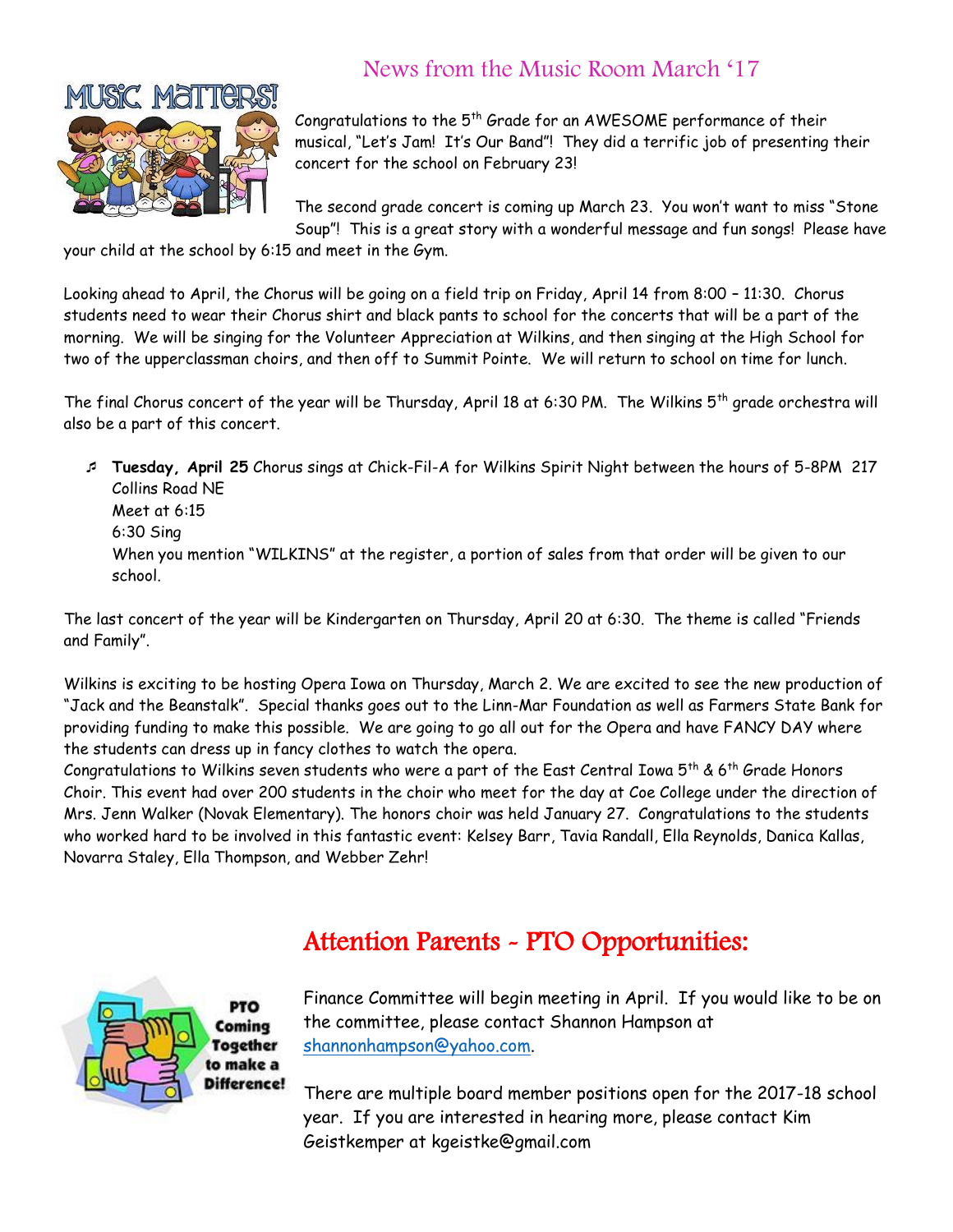

PTO Events

 SKATE NIGHT AT SUPER SKATE 5100 Northland Ave, NE Cedar Rapids, IA Saturday, March 4 4:00-6:00 PM Sponsored by Wilkins PTO Cost is \$6.50 per skater at the door Door prize drawings





Wilkins Day & Night at Louie's Scoreboard Sports Bar & Grill 740 10th Street, Marion Tuesday, March 21, 2017 Mrs. Jackson will be there from 5:30-7:00 PM



Lunch or dinner—dine in only Mention Wilkins for 10% back to the Wilkins PTO Be sure to check out the game area for the kids and the kids menu.





Join us on Tuesday, March 28 from 5:00 – 7:00PM Wendy's—190 Collin Rd NE, Cedar Rapids



10% of all sales from 5:00-7:00 PM will go to Wilkins PTO Visit us at the Wilkins PTO table for trea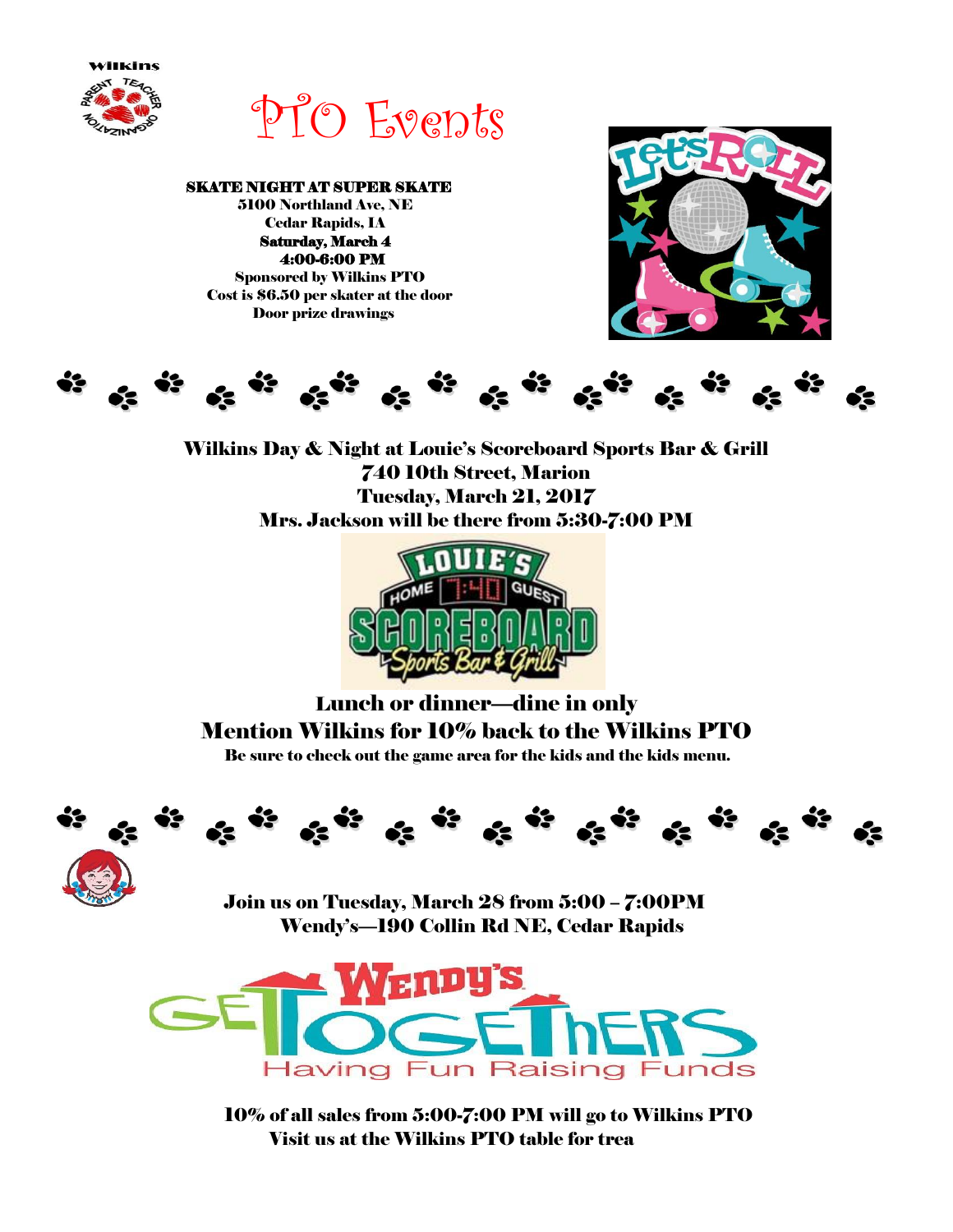

From the Reading Team (Mrs. Dalton, Mrs. Gostonczik, Mrs. Tomash,

Mrs. Wells & Mrs. Brown)

Happy Spring, Everyone! ©

We look forward to sharing our reading progress with you at your child's conference. Enjoy spring break with your families, but please don't take a break from reading with your child. If they resist reading with you, try spicing up the routine! If it is nice enough outside, take your book and a blanket outside. If you are traveling, please make sure you pack a book. Set up a family reading time where EVERYONE READS SOMETHING (magazine, newspaper, book, cookbook, etc.) When kids see you read, they see the value, purpose, and FUN that reading can bring to our days!  $\circledcirc$ 



Calendar

|                                                              | PTO Skate Night 4:00pm - 6:00pm            |
|--------------------------------------------------------------|--------------------------------------------|
|                                                              | <b>Board Of Education Meeting</b>          |
|                                                              | 5:00pm work session/7:00pm regular session |
|                                                              |                                            |
|                                                              | Book Fair 2:45pm - 7:00pm                  |
|                                                              |                                            |
| March 13 <sup>th</sup> - March 17 <sup>th</sup> Spring Break |                                            |
|                                                              |                                            |
|                                                              | donations go to Wilkins                    |
|                                                              | Spring Picture Day                         |
|                                                              |                                            |
|                                                              | 2 <sup>nd</sup> Grade Music Program 6:30pm |
|                                                              | Linn-Mar Mane Event 6:00pm                 |
|                                                              |                                            |
|                                                              | 5:00 - 7:00pm 10% of sales goes to Wilkins |
|                                                              | No school - K - 5 Comp Day                 |